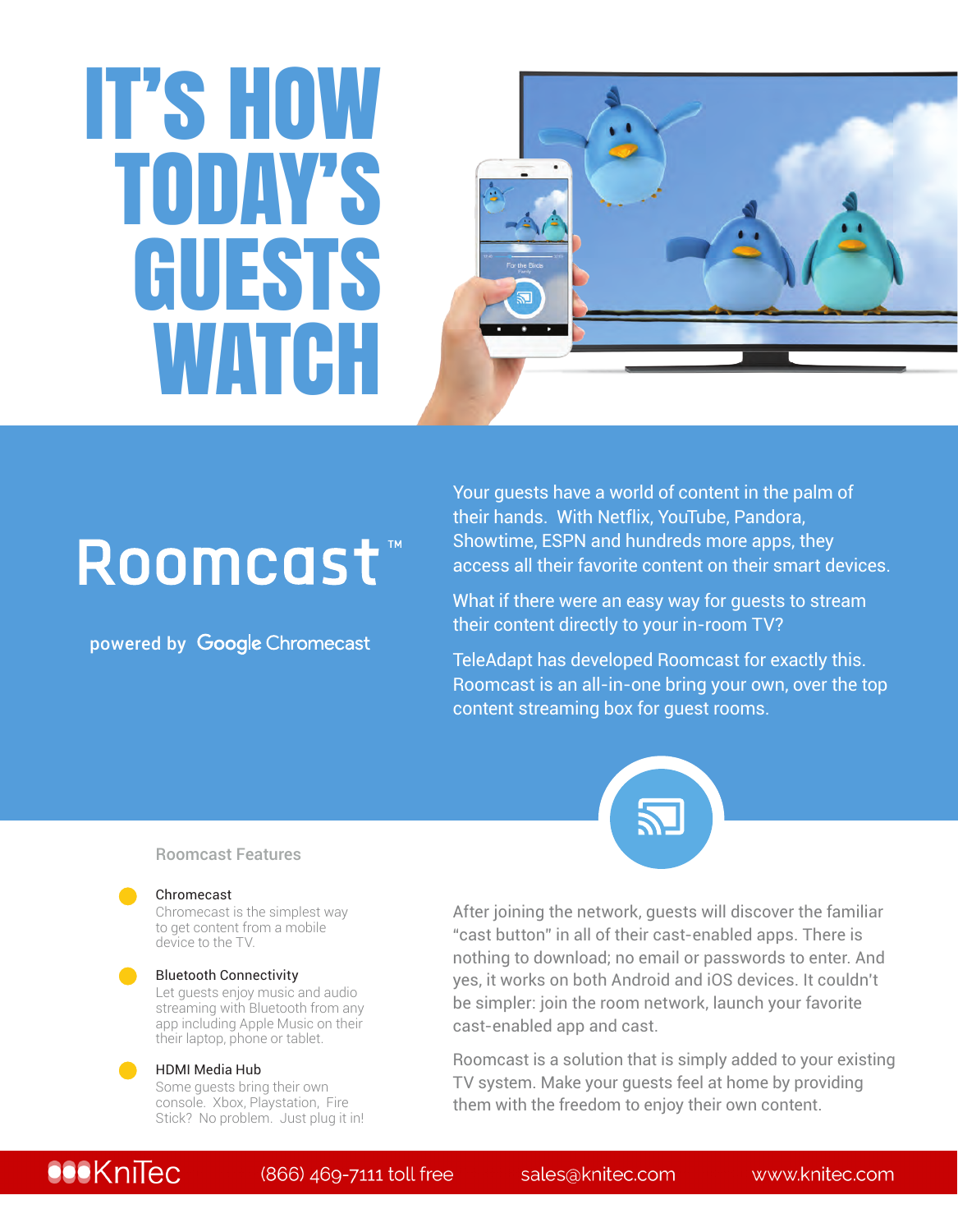# Roomcast<sup>\*</sup>

powered by Google Chromecast

# THE EASY WAY TO STREAM

### **Easy for Guests Easy for Hotels**

One press of the Roomcast dial brings up Roomcast on the TV, where guests will discover a private personal area network. After joining they can open any cast-enabled app and tap the Cast button to display their favorite content on the big screen. Everything is controlled from the guest's phone or tablet, using the mobile apps they already know and love. They can even keep using their phone for other things without disrupting what's playing.

Roomcast was designed for easy, secure setup: *no servers, no software, no teams of installers, no contracts*.

Roomcast is an "over-the-top" streaming solution that works along with any existing in-room TV system. The solution works without head-end equipment and includes a secure 802.11 wireless access point which is activated on demand, generating a unique WPA passcode. Just plug it in to your existing TV's and let guests start streaming.

Try it in one, or ten, or roll it out in all of your rooms today.

### **Stream Your Content**

Keep up with your favorite shows on the road. Now you can use Chromecast to stream all your media from your favorite apps and services you already subscribe to.

- Tap the Roomcast dial to begin
- Follow the instructions on your TV
- Join the Personal Area Network **3**
- Open your favorite apps and tap the Cast button

# **All trademarks of product and company names referred to herein are the property of the property of the property of the property of the property of the property of the property of the property of the Pierre Rights Reserved**

cast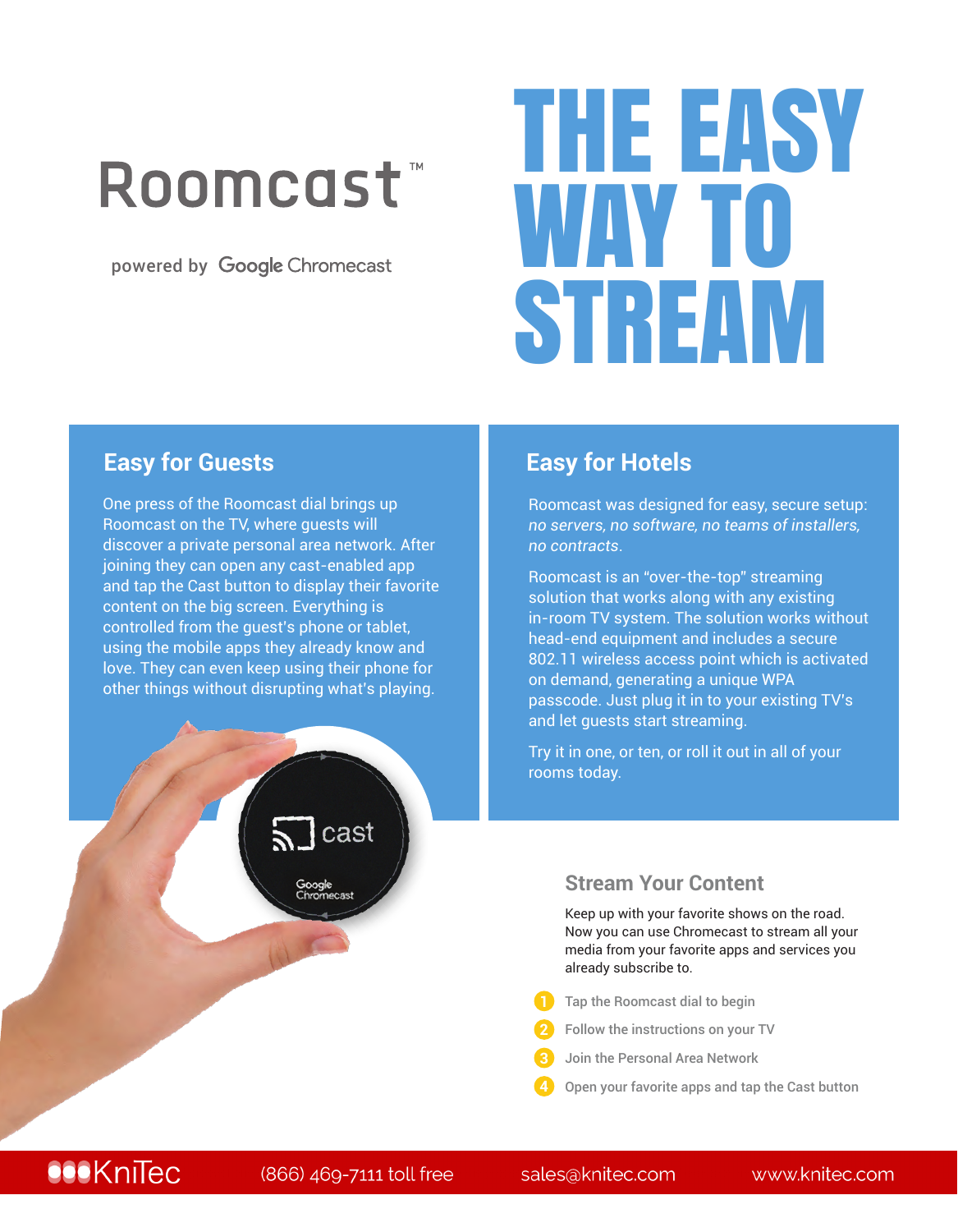

# SIMPLE UNIVERSAL SECURE **COMPLETE**

Guests use their own mobile devices. Nothing to download and nothing new to learn. Simply "Join & Cast."

All guests will be supported whether they use iOS or Android smartphones / tablets, or laptops with the Chrome browser.

Guest's private information is never exposed and personal area network ensures content streaming is contained to each guest room.

Chromecast supports 1,000+ apps, 200,000 TV shows & movies, 30 million songs, plus radio, sports, games and more.



### **The Solution Includes**

- Roomcast Hub Streaming box mounts under or behind desk, or behind TV
- Roomcast Dial / Roomcast Remote Place at the nightstand, the desk, or next to the TV
- Existing Hotel TV Simply plug in with HDMI
- Guests' Mobile Device Smartphones including iPhone and Android, tablets and laptops with Chrome browser

## **TeleAdapter** (866) 469-7111 toll free Sales@knitec.com www.knitec.com